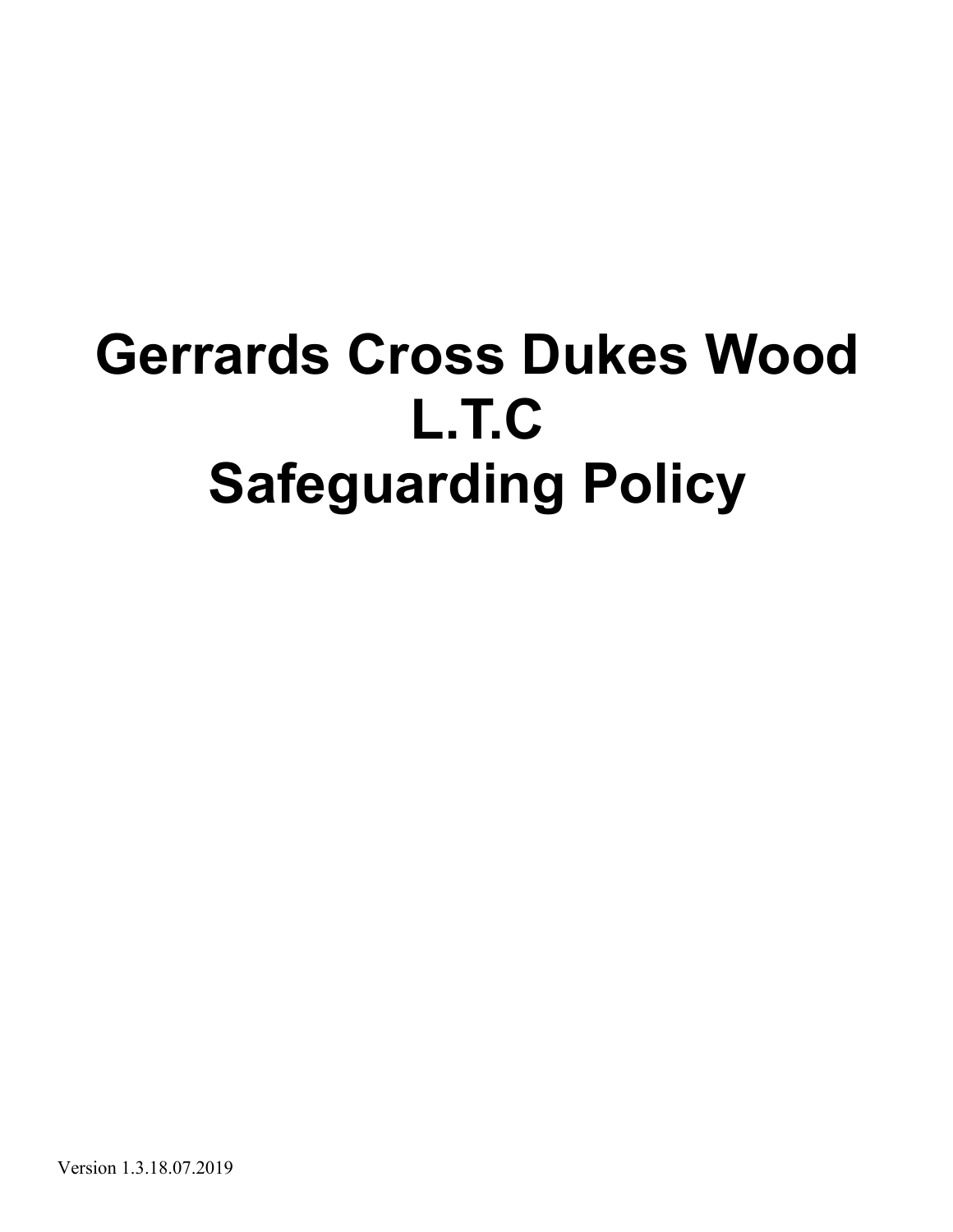### Reporting a Safeguarding Concern within the Tennis Environment

How to respond to concerns that arise within a tennis environment.

For Tennis Wales / Tennis Scotland cases, on-going consultation will take place with them.



LRC = Licensing and Registration Committee

Last Updated: SPC = Safeguarding and Protection Committee *September 2020* Next Review: *September 2022 (or earlier if there is a change in legislation)*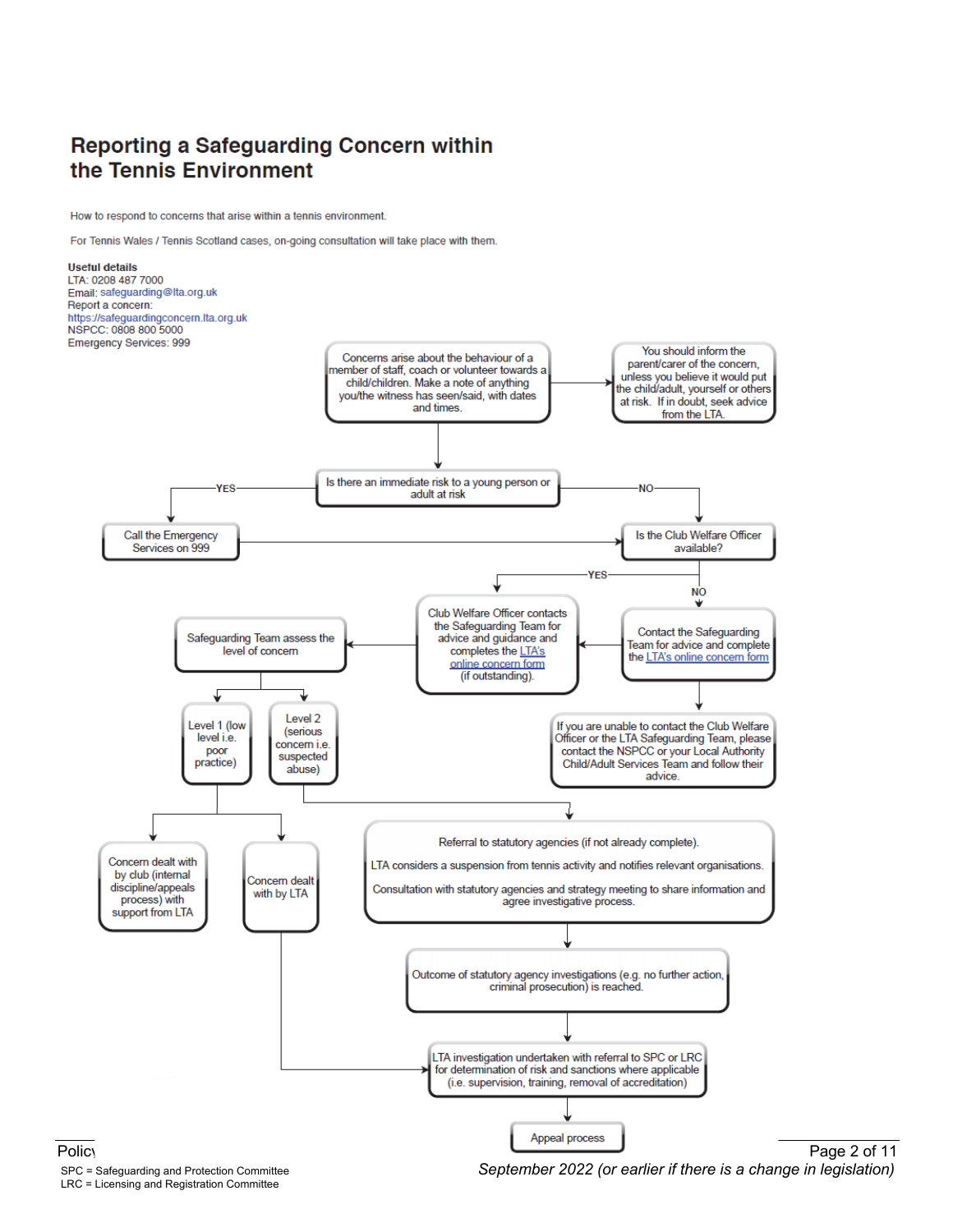# **Safeguarding Policy**

#### **1. Policy statement**

The Gerrards Cross Dukes Wood L.T.C. is committed to prioritising the well-being of all children and adults at risk, promoting safeguarding in our club at all times, including all programmes and events we run. All activities, events and trips arranged by the club run in accordance with the LTA's Safeguarding at Events and Competitions guidance. This Policy strives to minimise risk, deliver a positive tennis experience for everyone and respond appropriately to all safeguarding concerns/disclosures.

#### **2. Use of terminology**

**Child:** a person under the age of eighteen years.

Note that some legislation in Scotland defines a child as a person under sixteen years old. However, where there is any safeguarding concern, anyone under the age of 18 is regarded as a child unless advised otherwise by the LTA Safeguarding Team .

**Adult at risk:** a person aged eighteen years or over who is, or may be, in need of community care services by reason of disability, age or illness; and is, or may be, unable to take care of, or unable to protect him or herself against abuse or neglect.

**Safeguarding children:** protecting children from abuse and neglect, preventing the impairment of children's health or development, ensuring that they grow up in circumstances consistent with the provision of safe and effective care, and taking action to enable all children to have the best life chances.

**Safeguarding adults at risk:** protecting adults from abuse and/or neglect. Enabling adults to maintain control over their lives and make informed choices without coercion. Empowering adults at risk, consulting them before taking action, unless someone lacks the capacity to make a decision, or their mental health poses a risk to their own or someone else's safety, in which case, always acting in his or her best interests.

*(See appendix A for full glossary of terms)*.

#### **3. Scope**

This Policy is applicable to all staff, volunteers, committee members, coaches and club members. It is in line with national legislation and applicable across the UK.

Advice, guidance and support is available from the LTA Safeguarding Team.

#### **4. Responsibility for the implementation of the Safeguarding Policy, Code of Conduct and Reporting Procedure**

#### **SAFEGUARDING IS EVERYONE'S RESPONSIBILITY: NOT RESPONDING TO A SAFEGUARDING CONCERN IS NOT AN OPTION.**

- Our club's committee has overall accountability for this Policy and its implementation
- Our club Welfare Officer, Val Twinning, is responsible for updating this Policy in line with legislative and club developments
- All individuals involved in/present at the club are required to adhere to the Policy and Code of Conduct
- The LTA Safeguarding Team and Tennis Scotland, Tennis Wales and Tennis Foundation Safeguarding Leads can offer support to help clubs proactively safeguard.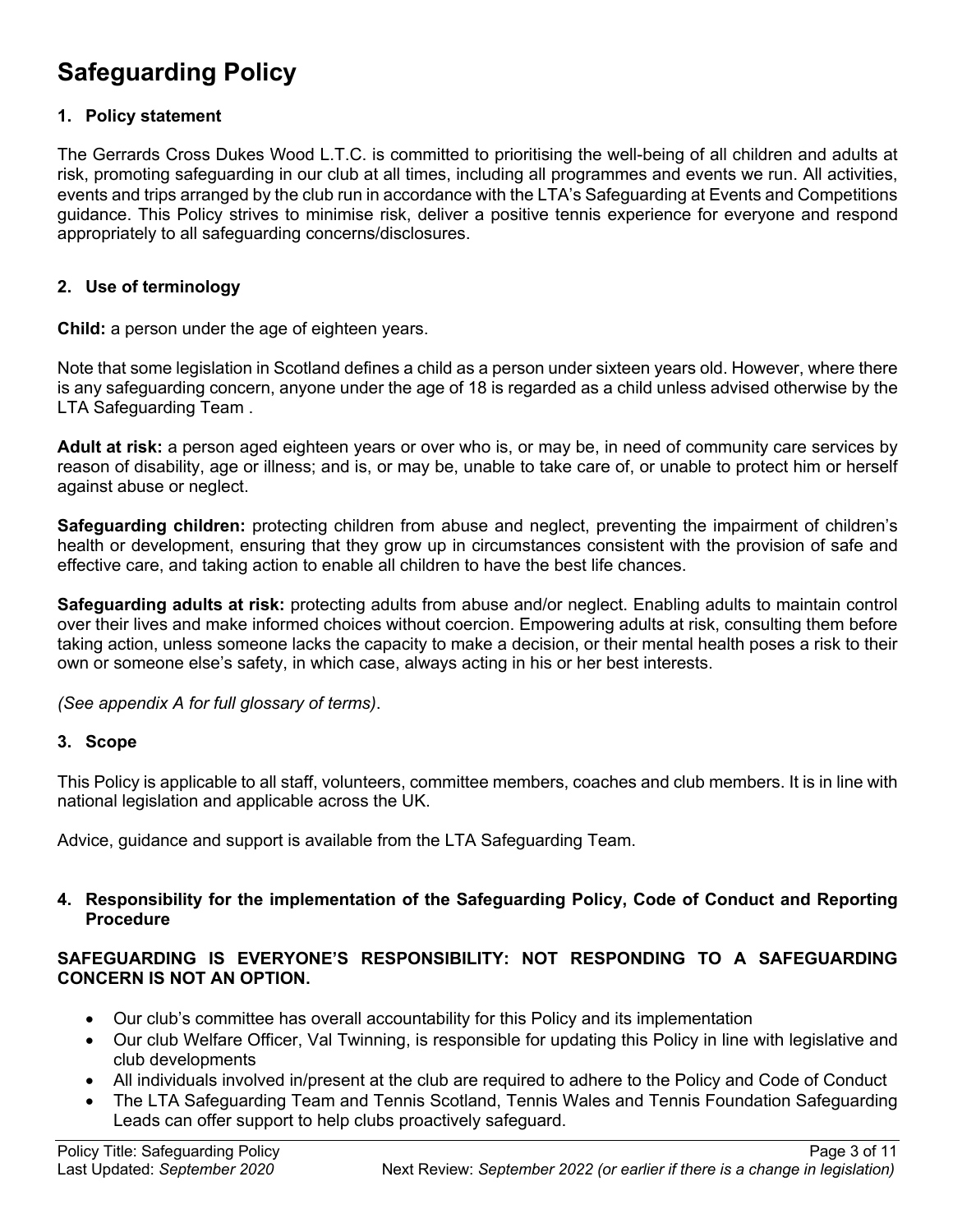#### **Where there is a safeguarding concern/disclosure:**

- The individual who is told about, hears, or is made aware of the concern/disclosure is responsible for following the Reporting a Safeguarding Concern Procedure shown in the flowchart at the beginning of this policy. Unless someone is in immediate danger, they should inform their club Welfare Officer, LTA Safeguarding Team or National Safeguarding Lead.
- The club Welfare Officer and Safeguarding Leads are responsible for reporting safeguarding concerns to the LTA Safe Safeguarding Team.
- The LTA Safeguarding Team is responsible for assessing all safeguarding concern/disclosures that are reported to them and working with the club Welfare Officer and National Safeguarding Leads to follow up as appropriate on a case-by-case basis, prioritising the well-being of the child/ adult at risk at all times. Dependent on the concern/disclosure, a referral may be made to:
	- o The police in an emergency (999);
	- o Local Authority Children's Services Buckinghamshire County Council Children's Services 01296 383962/ 0800 999 7677 (out of hours emergency)
	- o Local Authority Adult Services Buckinghamshire County Council Adult Services 0800 137 915 / 0800 999 7677 (out of hours)
	- $\circ$  Designated Officer (England only) for concerns/disclosures about a member of staff, consultant, coach, official or volunteer
	- $\circ$  Bucks County LTA Safeguarding Officer: safeguarding@buckstennis.com
	- o Disclosure and Barring Service for concerns/disclosures about a member of staff, consultant, coach, official or volunteer LTA DBS team 0208 487 7000 dbs@LTA.org.uk
	- o

#### **5. Breaches of the Safeguarding Policy, Code of Conduct and Reporting Procedure**

Breaches of this Policy and/or failure to comply with the outlined responsibilities may result in the following:

- Disciplinary action leading to possible exclusion from the club, dismissal and legal action
- Termination of current and future roles within the club and roles in other clubs, the LTA, Tennis Wales, Tennis Scotland and the Tennis Foundation*.*

Actions taken by players, parents or carers, staff, consultants, volunteers, officials, coaches inside or outside of the club that are seen to contradict this Policy may be considered a violation of this Policy.

Where an appeal is lodged in response to a safeguarding decision made by the club, the individual should adhere to the club's appeal procedure.

#### **6. Whistleblowing**

Safeguarding children and adults at risk requires everyone to be committed to the highest possible standards of openness, integrity and accountability. As a club, we are committed to encouraging and maintaining a culture where people feel able to raise a genuine safeguarding concern and are confident that it will be taken seriously.

#### **What is whistle blowing?**

In the context of safeguarding, "whistle blowing" is when someone raises a concern about the well-being of a child or an adult at risk.

A whistle blower may be:

- a player;
- a volunteer;
- a coach:
- other member of staff;
- an official: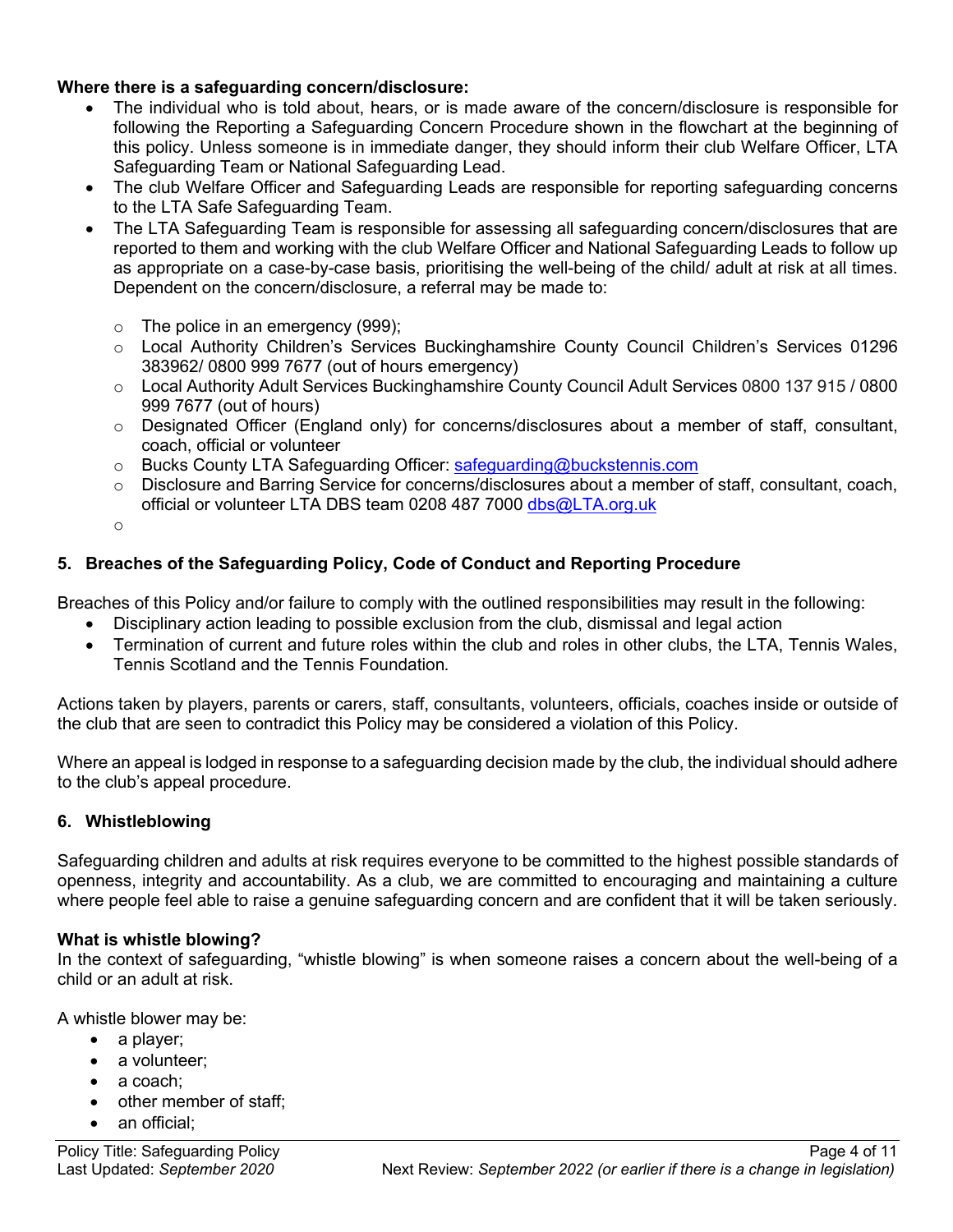- a parent;
- a member of the public.

#### **How to raise a concern about a child or an adult at risk at the club**

If a child or an adult at risk is in immediate danger or risk of harm, the police should be contacted by calling 999.

Where a child or an adult at risk is not in immediate danger, any concerns about their well-being should be made without delay to the Club Welfare Officer. The Club Welfare Officer will pass the details of the concern on to the LTA Safeguarding Team at the earliest opportunity and the relevant local authority and the police will be contacted, where appropriate.

If, however, the whistle blower does not feel comfortable raising a concern with the Club Welfare Officer, the whistle blower should contact the LTA Safeguarding Team directly on 020 8487 7000, the Local Authority Designated Officer (LADO) or the NSPCC on 0808 800 5000.

The Club Welfare Officer can be contacted on: 07792 597793 /dwltc.welfare@gmail.com

#### **Information to include when raising a concern**

The whistle blower should provide as much information as possible regarding the incident or circumstance which has given rise to the concern, including:

- their name and contact details (unless they wish to remain anonymous);
- names of individuals involved;
- date, time and location of incident/circumstance; and
- whether any witnesses were present.

#### **What happens next?**

All concerns raised by a whistle blower about the well-being of a child or an adult at risk will be taken seriously and every effort will be made to deal with each concern fairly, quickly and proportionately.

If the whistle blower does not believe that the concern has been dealt with appropriately and wishes to speak to someone outside the club or the LTA Safeguarding Team, the NSPCC Whistleblowing advice line should be contacted on 0800 028 0285 or by emailing help@nspcc.org.uk.

#### **Support**

The club will not tolerate any harassment, victimisation or unfair treatment of, and will take appropriate action to protect, whistle blowers when they raise a concern in good faith.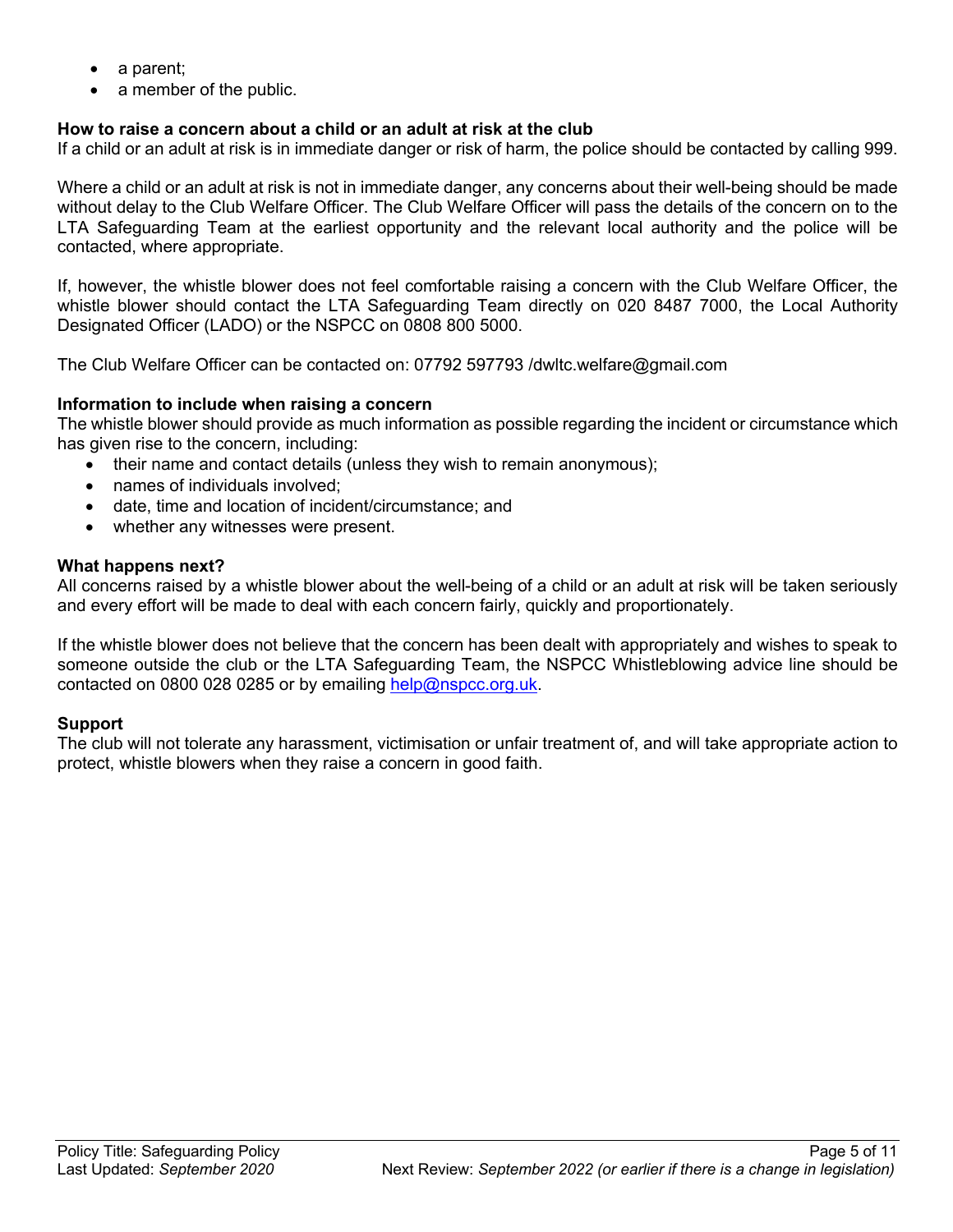# **Codes of Conduct**

#### **All members of staff, volunteers and members agree to:**

- Prioritise the well-being of all children and adults at risk at all times
- Treat all children and adults at risk fairly and with respect
- Be a positive role model. Act with integrity, even when no one is looking
- Help to create a safe and inclusive environment both on and off court
- Not allow any rough or dangerous behaviour, bullying or the use of bad or inappropriate language
- Report all allegations of abuse or poor practice to the club Welfare Officer
- Not use any sanctions that humiliate or harm a child or adult at risk
- Value and celebrate diversity and make all reasonable efforts to meet individual needs
- Keep clear boundaries between professional and personal life, including on social media
- Have the relevant consent from parents/carers, children and adults before taking or using photos and videos
- Refrain from making physical contact with children or adults unless it is necessary as part of an emergency or congratulatory (e.g. handshake / high five)
- Refrain from smoking and consuming alcohol during club activities or coaching sessions
- Ensure roles and responsibilities are clearly outlined and everyone has the required information and training
- Avoid being alone with a child or adult at risk unless there are exceptional circumstances
- Refrain from transporting children or adults at risk, unless this is required as part of a club activity (e.g. away match) and there is another adult in the vehicle
- Not abuse, neglect, harm or discriminate against anyone; or act in a way that may be interpreted as such
- Not have a relationship with anyone under 18 for whom they are coaching or responsible for
- Be acutely aware of the power that coaches and coaching assistants develop over players in the coaching relationship and avoid any intimacy (sexual or otherwise) with players

#### **All children agree to:**

- Be friendly, supportive and welcoming to other children and adults
- Play fairly and honestly
- Respect club staff, volunteers and Officials and accept their decisions
- Behave, respect and listen to your coach
- Take care of your equipment and club property
- Respect the rights, dignity and worth of all participants regardless of age, gender, ability, race, culture, religion or sexual identity
- Not use bad, inappropriate or racist language, including on social media
- Not bully, intimidate or harass anyone, including on social media
- Not smoke, drink alcohol or drugs of any kind on club premises or whilst representing the club at competitions or events
- Talk to the club Welfare Officer about any concerns or worries they have about themselves or others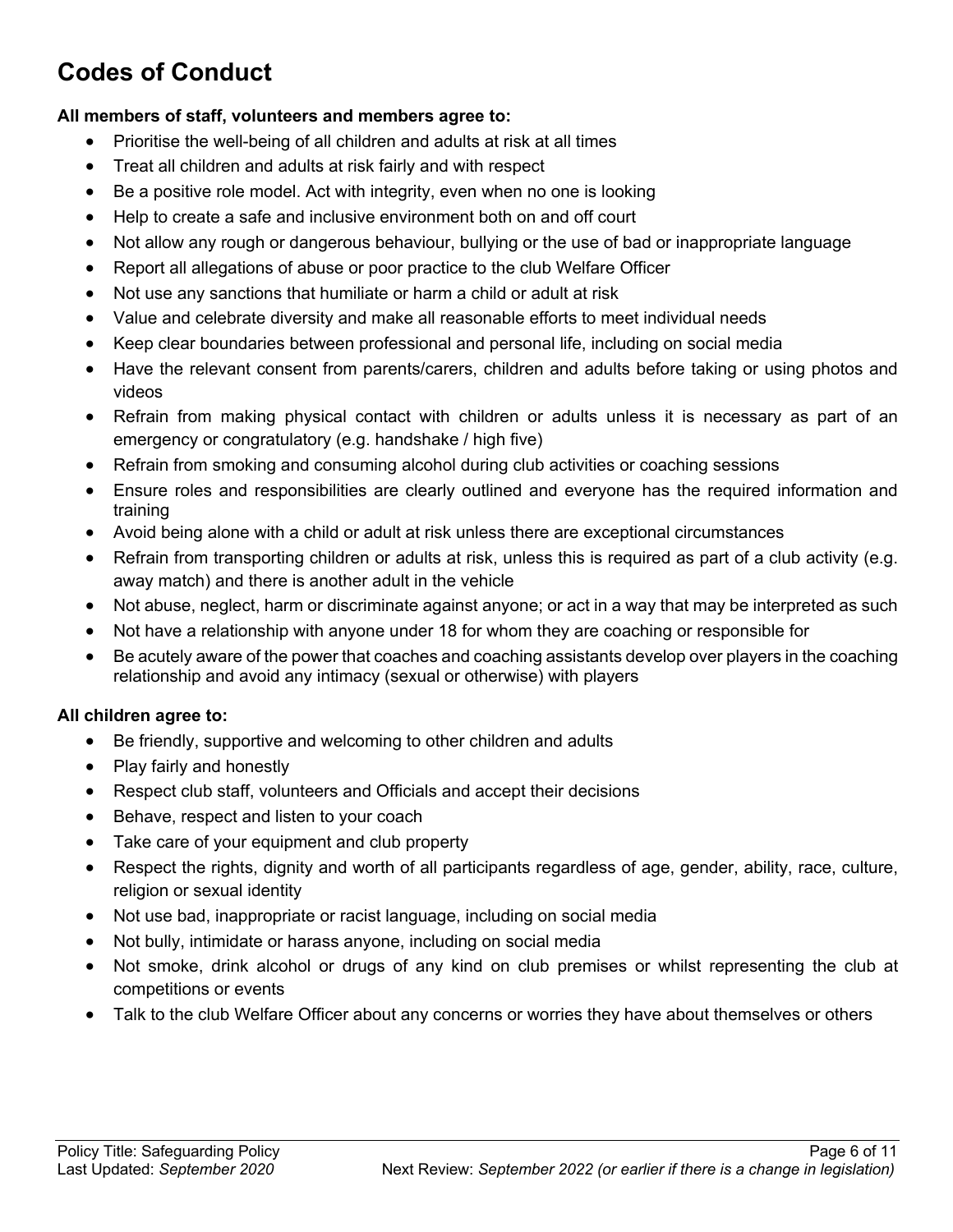#### **All parents and carers agree to:**

- Positively reinforce your child and show an interest in their tennis
- Use appropriate language at all times
- Be realistic and supportive
- Never ridicule or admonish a child for making a mistake or losing a match
- Treat all children, adults, volunteers, coaches, officials and members of staff with respect
- Behave responsibly at the venue; do not embarrass your child
- Accept the official's decisions and do not go on court or interfere with matches
- Encourage your child to play by the rules, and teach them that they can only do their best
- Deliver and collect your child punctually from the venue
- Ensure your child has appropriate clothing for the weather conditions
- Ensure that your child understands their code of conduct
- Adhere to your venue's safeguarding policy, diversity and inclusion policy, rules and regulations
- Provide emergency contact details and any relevant information about your child including medical history

This Policy is reviewed every two years (or earlier if there is a change in national legislation).

This Policy is recommended for approval by:

Club Committee Chair Erin Harris Date: September 2020

Club Welfare Officer Val Twinning **Date: September 2020** Date: September 2020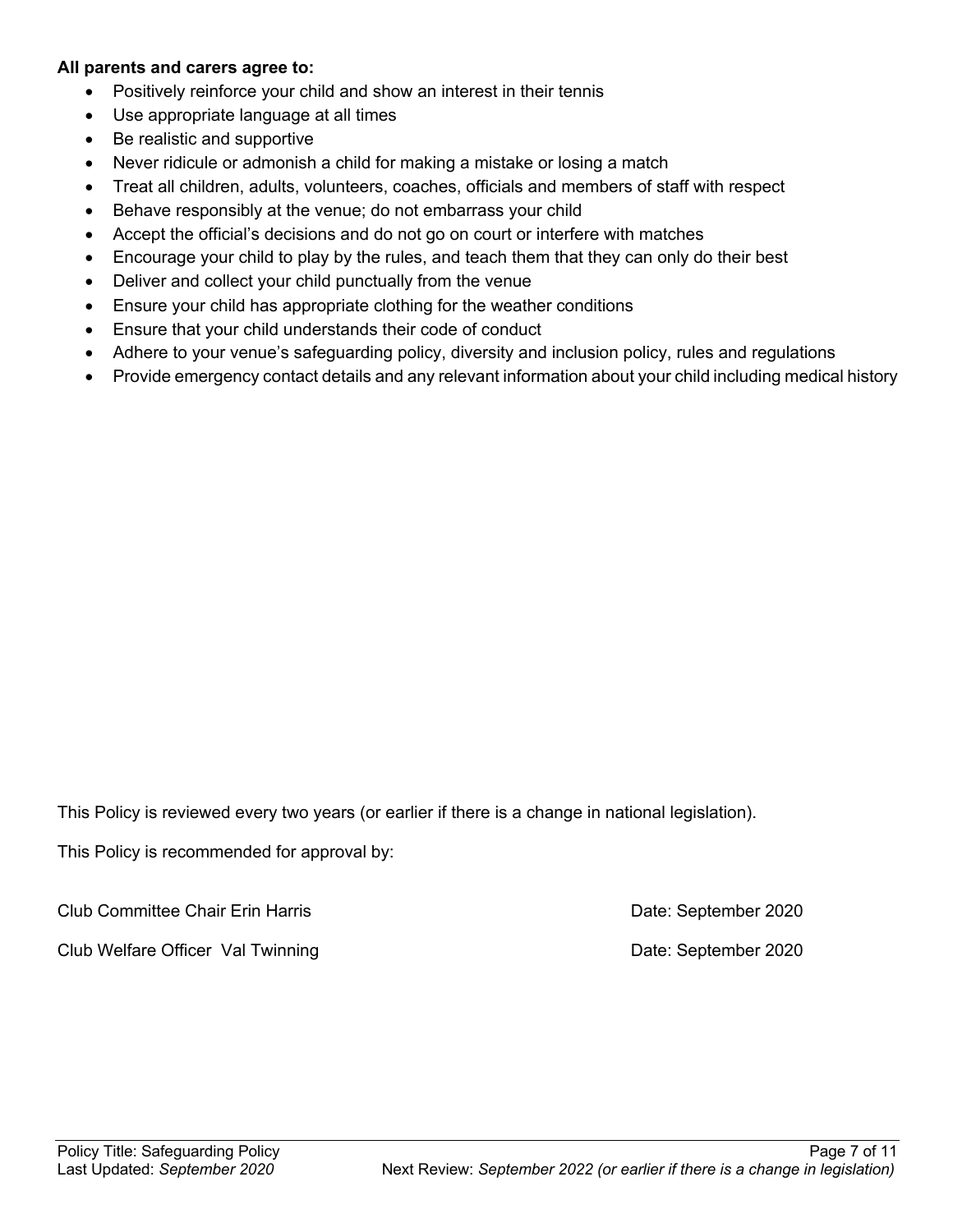## **Appendix A: Glossary of Terms**

**Safeguarding:** protecting **children** from abuse and neglect, preventing the impairment of children's health or development, ensuring that children are growing up in circumstances consistent with the provision of safe and effective care, and taking action to enable all children to have the best life chances. Enabling **adults at risk** to achieve the outcomes that matter to them in their life; protecting their right to live in safety, free from abuse and neglect. Empowering and supporting them to make choices, stay safe and raise any concerns. Beginning with the assumption that an individual is best-placed to make decisions about their own wellbeing, taking proportional action on their behalf only if someone lacks the capacity to make a decision, they are exposed to a lifethreatening risk, someone else may be at risk of harm, or a criminal offence has been committed or is likely to be committed.

#### **Abuse and neglect**

**Physical abuse:** A form of abuse which may involve hitting, shaking, throwing, poisoning, burning or scalding, drowning, suffocating or otherwise causing physical harm to a child or adult at risk. Physical harm may also be caused when a parent or carer fabricates the symptoms of, or deliberately induces illness

**Sexual abuse:** Involves forcing or enticing a child or young person to take part in abuse sexual activities, not necessarily involving a high level of violence, whether or not the child is aware of what is happening. The activities may involve physical contact, including assault by penetration (for example, rape or oral sex) or non-penetrative acts such as masturbation, kissing, rubbing and touching outside of clothing. They may also include non-contact activities, such as involving children in looking at, or in the production of, sexual images, watching sexual activities, encouraging children to behave in sexually inappropriate ways, or grooming a child in preparation for abuse (including via the internet). Sexual abuse is not solely perpetrated by adult males. Women can also commit acts of sexual abuse, as can other children

**Emotional abuse:** The persistent emotional maltreatment of a child or adult at risk such as to cause severe and persistent adverse effects on their emotional development. It may involve conveying to a child/ adult at risk that they are worthless or unloved, inadequate, or valued only insofar as they meet the needs of another person; not giving them opportunities to express their views; deliberately silencing them or 'making fun' of what they say or how they communicate. It may feature age or developmentally inappropriate expectations being imposed, including interactions that are beyond a child or adult at risk's developmental capability, as well as overprotection and limitation of exploration and learning, or preventing them participating in normal social interaction. It may involve seeing or hearing the ill-treatment of another. It may involve serious bullying (including cyber bullying), causing a child or adult at risk to feel frightened or in danger, or the exploitation or corruption of children. Some level of emotional abuse is involved in all types of maltreatment of a child, though it may occur alone.

**Neglect:** The persistent failure to meet a child/ adult at risk's basic physical and/or psychological needs, likely to result in the serious impairment of their health or development. It may involve a parent or carer failing to:

- $\circ$  provide adequate food, clothing and shelter (including exclusion from home or abandonment);
- $\circ$  protect a child/ adult at risk from physical and emotional harm or danger;
- $\circ$  ensure adequate supervision (including the use of inadequate care-givers); or
- o ensure access to appropriate medical care or treatment.

It may also include neglect of, or unresponsiveness to, a child's or adult at risk's basic emotional needs. Neglect may occur during pregnancy as a result of maternal substance abuse.

#### **Additional examples of abuse and neglect of adults at risk**

**Financial abuse**: having money or property stolen; being defrauded; being put under pressure in relation to money or other property; and having money or other property misused.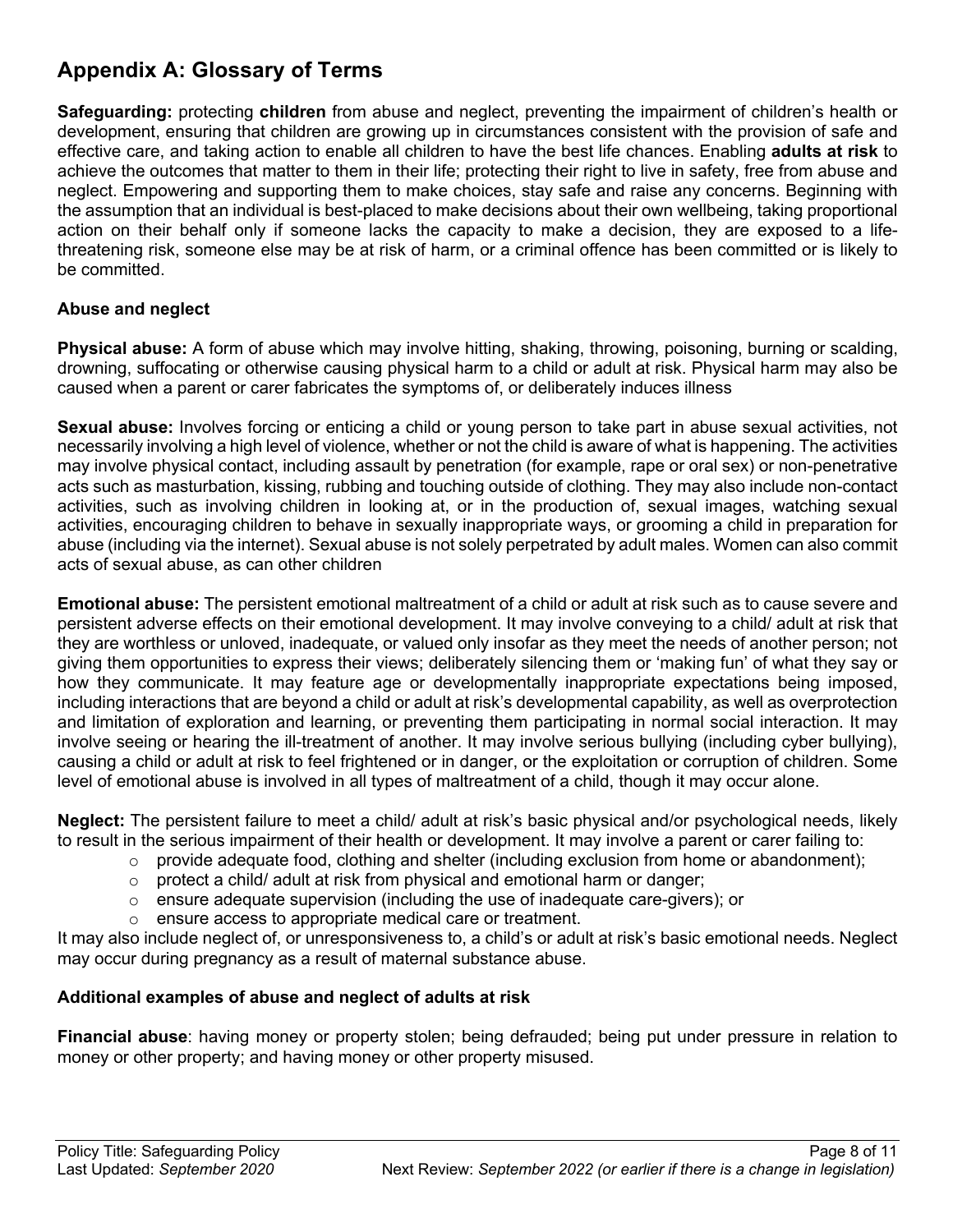**Discriminatory abuse**: treating someone in a less favourable way and causing them harm, because of their age, gender, sexuality, gender identity, disability, socio-economic status, ethnic origin, religion and any other visible or non-visible difference.

**Domestic abuse**: includes physical, sexual, psychological or financial abuse by someone who is, or has been a partner or family member. Includes forced marriage, female genital mutilation and honour-based violence (an act of violence based on the belief that the person has brought shame on their family or culture). Domestic abuse does not necessarily involve physical contact or violence.

**Psychological abuse:** including emotional abuse, threats of harm or abandonment, deprivation of contact, humiliation, blaming, controlling, intimidation, coercion, harassment, verbal abuse, isolation or withdrawal from services or supportive networks.

**Organisational abuse**: where the needs of an individual are not met by an organisation due to a culture of poor practice or abusive behaviour within the organisation.

**Self-neglect:** behaviour which threatens an adult's personal health or safety (but not that of others). Includes an adult's decision to not provide themselves with adequate food, clothing, shelter, personal hygiene, or medication (when indicated), or take appropriate safety precautions

**Modern slavery**: encompasses slavery, human trafficking, criminal and sexual exploitation, forced labour and domestic servitude. Traffickers and slave masters use whatever means they have at their disposal to coerce, deceive and force individuals into a life of abuse, servitude and inhumane treatment.

- A person who is being abused may experience more than one type of abuse
- Harassment, and bullying are also abusive and can be harmful
- Female Genital Mutilation (FGM) is now recognised as a form of physical, sexual and emotional abuse that is practised across the UK
- Child Sexual Exploitation is recognised as a form of sexual abuse in which children are sexually exploited for money, power or status
- Child trafficking is recognised as child abuse where children are often subject to multiple forms of exploitation. Children are recruited, moved or transported to, or within the UK, then exploited, forced to work or sold
- People from all cultures are subject to abuse. It cannot be condoned for religious or cultural reasons
- Abuse can have immediate and long-term impacts on someone's well-being, including anxiety, depression, substance misuse, eating disorders and self-destructive Conducts, offending and anti-social **Conduct**
- Those committing abuse are most often adults, both male and female. However, child-to-child abuse also takes place.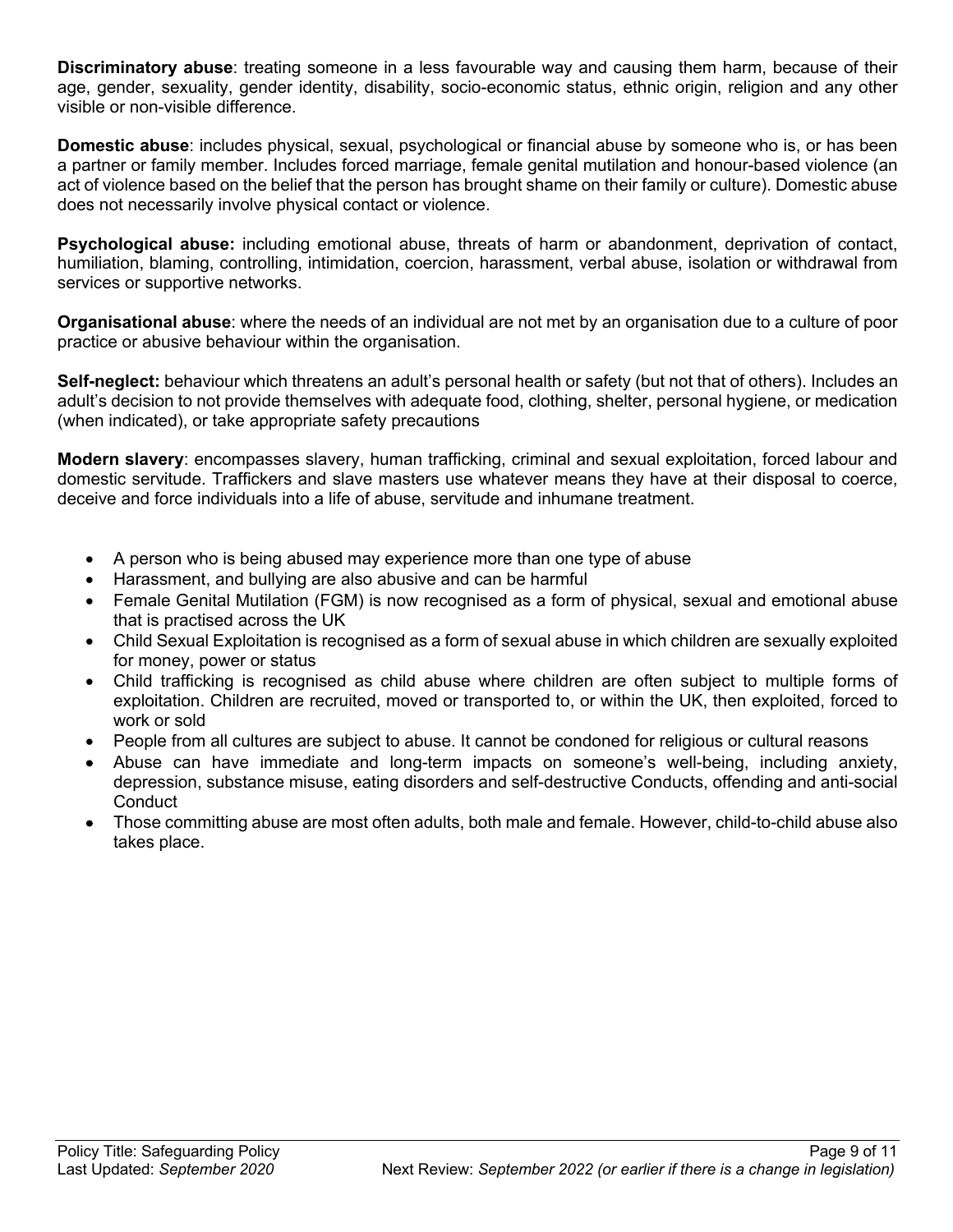## **Appendix B: What to do if a disclosure from a child or adult at risk is made to you:**

- 1. **Listen** carefully and calmly to the individual
- 2. **Reassure** the individual that they have done the right thing and what they have told you is very important
- 3. **Avoid questioning** where possible, and never ask leading questions
- 4. **Do not promise secrecy**. Let the individual know that you will need to speak to the Welfare Officer/LTA Safeguarding Team because it is in their best interest. If you intend to speak to the police or social care, you should let them know this too.
- 5. **Report the concern.** In an emergency, call the police (999), otherwise talk to the Welfare Officer/LTA Safeguarding Team as soon as possible. Do not let doubt/personal bias prevent you from reporting the allegation
- **6. Record** details of the disclosure and allegation using the LTA's online reporting a concern form within 24 hours*. If you do not have access to the online form, write down the details using what you have available then sign and date it.*